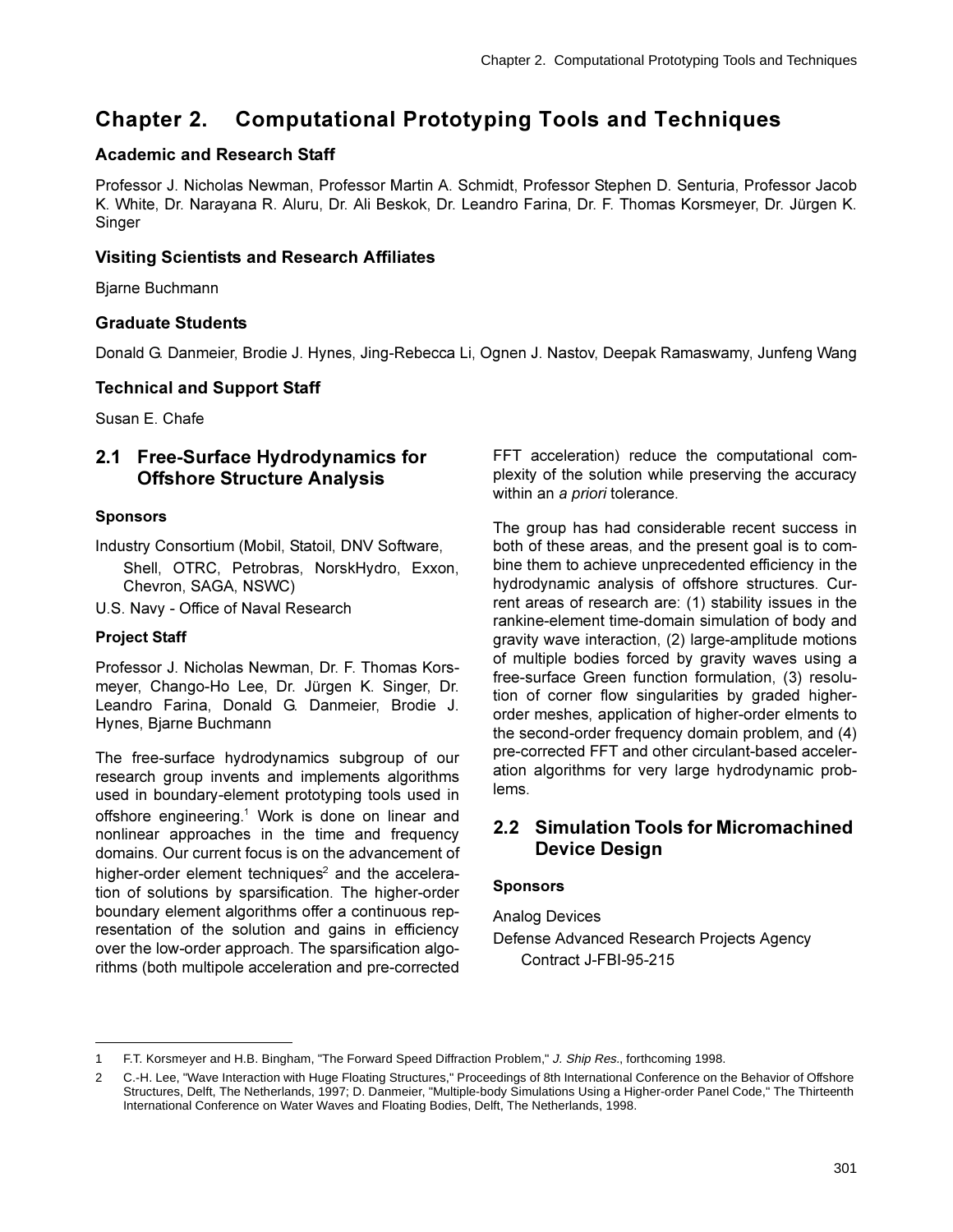Dr. Narayana R. Aluru, Dr. Ali Beskok, Professor Martin A. Schmidt, Professor Stephen D. Senturia, Deepak Ramaswamy, Junfeng Wang, Professor Jacob K. White

Micromachining technology has enabled fabrication of several novel microsensors and microactuators. Because of the specialized processing involved, the cost of prototyping even simple microsensors, microvalves, and microactuators is enormous. In order to reduce the number of prototype failures, designers of these devices need to make frequent use of simulation tools. To efficiently predict the performance of micro-electro-mechanical systems, these simultion tools need to account for the interaction between electrical, mechanical, and fluidic forces. Simulating this coupled problem is made more difficult by the fact that most MEMS devices are innately threedimensional and geometrically complicated. It is possible to simulate efficiently these devices using domain-specific solvers, provided the coupling between domains can be handled effectively. In this work, we have developed several new approaches and tools for efficient computer aided design and analysis of MEMS. $3$ 

Our most recent work in this area has been to develope a matrix-free multilevel Newton method for coupled domain simulation.<sup>4</sup> The approach has much more robust convergence properties than just iterating between domain-specific analysis programs, but still allows us to treat the programs as black boxes.

Our second effort is to find fast approaches to computing geometric sensitivities of electrostatic forces for use in fast coupled-domain simulation and structural optimization.<sup>5</sup> Our new approach, based on the precorrected-FFT accelerated algorithm,<sup>6</sup> is hundreds of times faster than direct computation for structures with as few as two thousand discretization unknowns.

Our third effort is in accelerating coupled-domain simulation by allowing physical simplifications where appropriate. We refer to this as mixed regime simulation. For example, self-consistent coupled electromechanical simulation of MEMS devices face a bottleneck in the finite element based nonlinear elastostatic solver. Replacing a stiff structural element by a rigid body approximation which has only six variables, all variables associated with the internal and surface nodes of the element are eliminated which are now a function of the rigid body parameters. The rigid/elastic interface forces obtained from the finite element stiffness matrix contribute to the equilibrium of the rigid body. By an application of the chain rule, the contribution of the elastic "rigid" variables to the "elastic" body part of the jacobian is determined. The rigid/elastic formulation is then coupled with the electrostatic solver in a multilevel newton method. With this approximation, an entire comb drive accelerometer can be solved in less than 15 minutes compared to approximately 135 minutes for an elastic analysis.<sup>7</sup>

# **2.3 Simulation Algorithms for RF Circuits**

#### **Sponsors**

Cadence Design Systems Harris Semiconductor MAFFT Consortium Motorola Semiconductor

#### **Project Staff**

Ognen J. Nastov, Professor Jacob K. White

RF integrated circuit designers make extensive use of simulation tools which perform nonlinear periodic steady-state analysis and its extensions. However, the computational costs of these simulation tools have restricted users from examining the detailed behavior of complete RF subsystems. Recent algorithmic developments, based on matrix-implicit itera-

<sup>3</sup> S. Senturia, N. Aluru, and J. White, "Simulating the Behavior of MEMS Devices: Computational Methods and Needs," IEEE Computat. Sci. Eng. 4(1): 30-43 (1997).

<sup>4</sup> N. Aluru and J. White, "A Multi-level Newton Method for Static and Fundamental Frequency Analysis of Eletromechanical Systems," International Conference on Simulation of Semiconductor Processes and Devices (SISPAD), Boston, Massachusetts, September 1997, pp. 125-28.

<sup>5</sup> J.R. Phillips and J.K. White, "A Precorrected-FFT Method for Electrostatic Analysis of Complicated 3-D Structures," IEEE Trans. on Comput.-Aided Des., forthcoming.

<sup>6</sup> J. Wang and J. White, "Fast Algorithms for Computing Electrostatic Geometric Sensitivities," International Conference on Simulation of Semiconductor Processes and Devices (SISPAD), Boston, Massachusetts, September 1997, pp. 121-24.

<sup>7</sup> D. Ramaswamy, "Mixed Regime Simulation for MEMS," Proceedings of the 1998 MIT Student Workshop on High Performance Computing in Science and Engineering.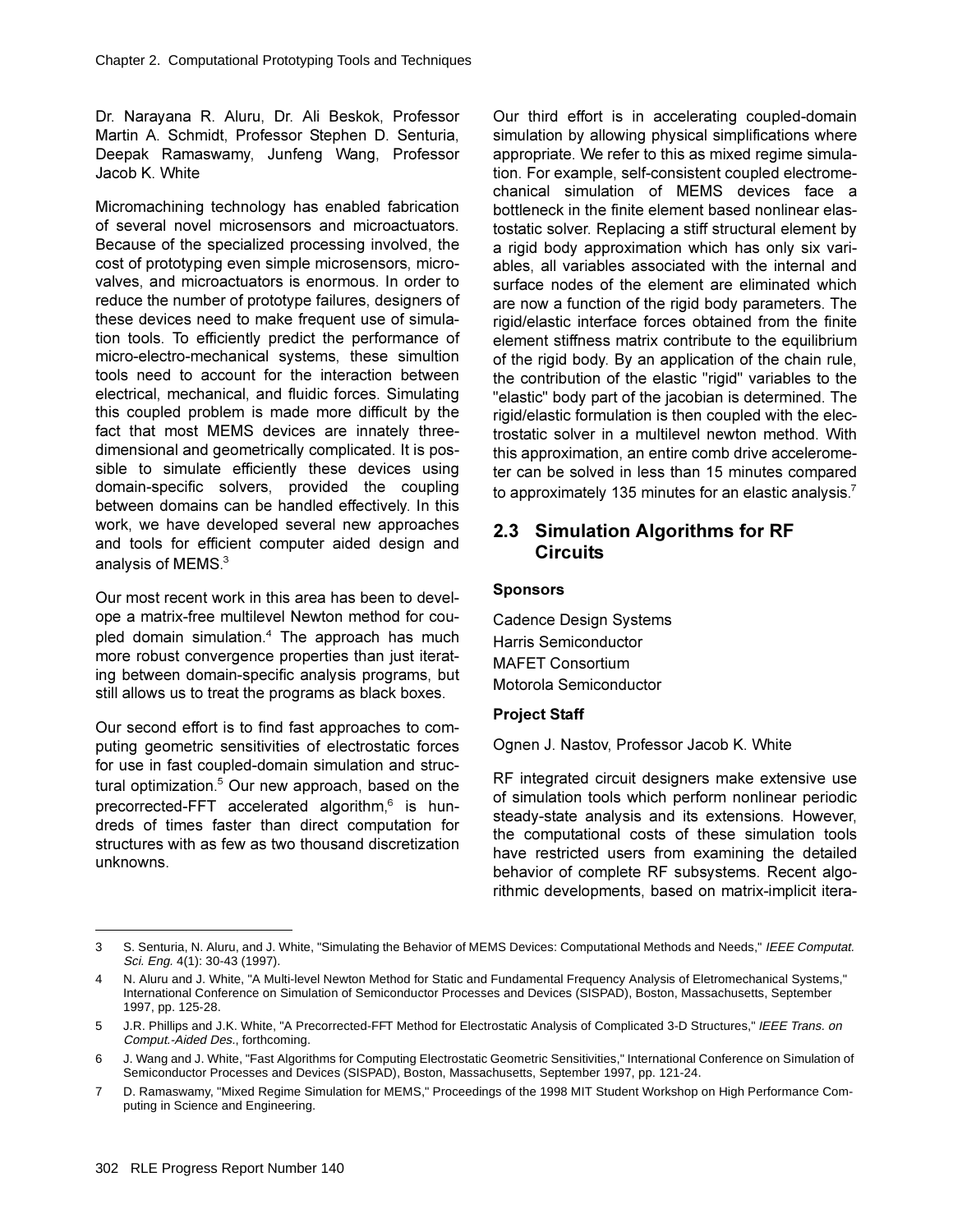tive methods, is rapidly changing this situation and providing new faster tools which can easily analyze circuits with hundreds of devices. We have investigated these new methods by describing how they can be used to accelerate finite-difference, shooting-Newton, and harmonic-balance based algorithms for periodic steady-state analysis.<sup>8</sup>

When simulating RF circuits, it is important to include parasitics associated with a layout. However, most layout extraction tools generate an enormous number of resistors, capacitors and inductors for a given layout, and this makes subsequent simulation expensive. There are a number of heuristic algorithms for reducing lines of resistors, capacitors and inductors, but we have recently derived an approach with a formal, but odd, optimality property. The approach is based on recasting the problem into a problem in determining the distribution, with respect to resistance, of the capacitance and inductance. Then, one can solve the reduction problem directly using optimal Gaussian-quadrature.<sup>9</sup>

# 2.4 Numerical Techniques for Integral **Equations**

#### **Sponsors**

Defense Advanced Research Projects Agency Multiuniversity Research Initiative Semiconductor Research Corporation

### **Project Staff**

Jing-Rebecca Li, Dr. F. Thomas Korsmeyer, Dr. Jürgen K. Singer, Dr. Johannes Tausch, Professor Jacob K. White

Finding computationally efficient numerical techniques for simulation of three-dimensional structures has been an important research topic in almost every engineering domain. Surprisingly, the most numerically intractable problem across these various discplines can be reduced to the problem of solving a three-dimensional potential problem with a problemspecific Greens function. Application examples include electrostatic analysis of sensors and actuators; electro- and magneto-quasistatic analysis of integrated circuit interconnect and packaging; and potential flow based analysis of wave-ocean structure interaction.

Although the boundary element method is a popular tool to solve the integral formulation of many threedimensional potential problems, the method becomes slow when a large number of elements are used. This is because boundary-element methods lead to dense matrix problems which are typically solved with some form of Gaussian elimination. This implies that the computation grows as cubically with the number of unknowns tiles needed to accurately discretize the problem. Over the last decade, algorithms which grow linearly with problem size have been developed by combining iterative methods with multipole approximations.

Our more recent work in this area has been to develop precorrected-FFT techniques which can work for general Greens functions.<sup>10</sup> This approach uses an approximate representation of charge density by point charges lying on a uniform grid. An extension of this work showed that using dual grid (cube vertex) multipole expansions is more efficient for a given required accuracy than either pointcharge or standard (cube center) multipole expansions. As is not surprising, the gain in efficiency can be as much as as a factor of eight.<sup>11</sup>

After a decade of research on fast numerical schemes for potential problems, a somewhat unsatisfying picture has emerged. On one hand, some methods exploit the fact that interactions can be approximated by low order expansions if their sources are sufficiently separated in space. Algorithms that are based on that principle only give a partial solution to deal with complicated problems, in that they allow potential calculations in nearly linear time. However, it still remains unclear how to precon-

R. Telichevesky, K. Kundert and J. White, "Fast Simulation Algorithms for RF Circuits," invited paper, Proceedings of the Custom Inte-8 grated Circuits Conference, San Diego, California, May 1996.

<sup>9</sup> K. Nabors, T.-T. Fang, H.-W. Chang, K. Kundert, and J. White, "A Guassian-Quadrature Based Algorithm for RLC-line to RLC-line Reduction," Proceedings of the 34th Design Automation Conference, Anaheim, California, June 1997; K. Nabors, T.-T. Fang, H.-W. Chang, K. Kundert, and J. White, "An RLC Line Reduction Algorithm with an Odd Optimality Property," Invited Paper, Proceedings of Progress in Electromagnetics Research Symposium, Cambridge, Massachusetts, July 1997.

<sup>10</sup> J.R. Phillips and J.K. White, "A Precorrected-FFT Method for Electrostatic Analysis of Complicated 3-D Structures," IEEE Trans. Comput.-Aided Des., forthcoming.

<sup>11</sup> J. Li and J. White, "Approximation of Potentials by Multipole Grid Projections," Topical Meeting on Electrical Performance of Electronic Packaging, San Jose, California, November 1997.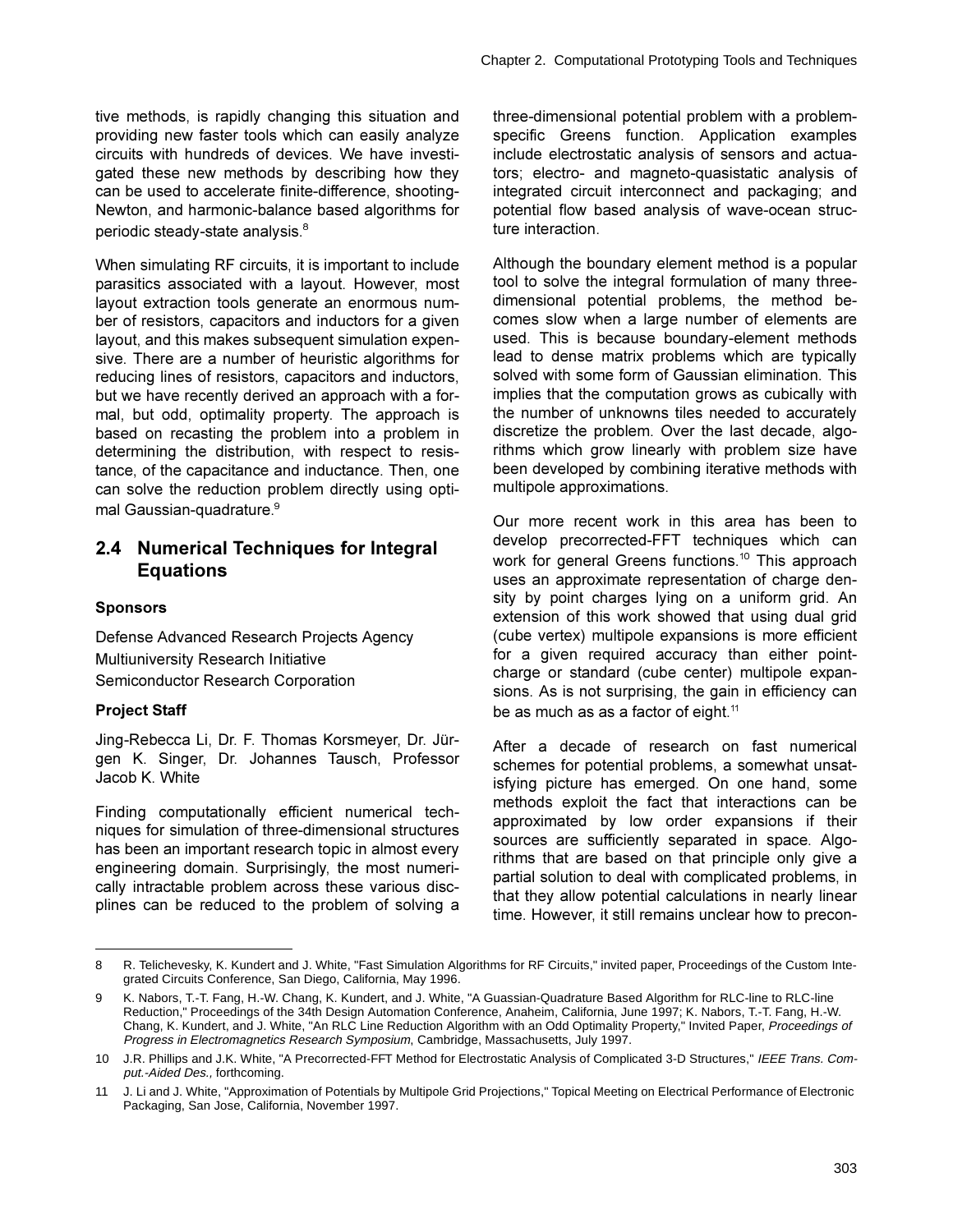dition these algorithms efficiently. On the other hand, a better method using wavelets allows nearly sparse representations of integral operators. Furthermore, the multilevel setting of wavelets allows the construction of efficient preconditioners. Since wavelets are usually constructed in a parameter space of the boundary surface, they are inefficient when the geometry is represented by a large number of parameter patches.

Rather than using vanishing moments in the parameter space, we have constructed a wavelet-like basis with vanishing multipole expansion coefficients, thus avoiding the need of a surface parameterization. We have obtained numerical results which show that integral operators are nearly sparse in this basis, even for complex, multiply connected geometries. Furthermore, the preconditioned system converges in a number of iterations that is independent of the geometry as well as the discretization fineness.<sup>12</sup> We have also investigated improving the condition number by developing second-kind formulations.<sup>13</sup>

# **2.5 Efficient Three-Dimensional Interconnect Analysis**

#### **Sponsors**

Defense Advanced Research Projects Agency Harris Semiconductor IBM Corporation Semiconductor Research Corporation

### **Project Staff**

Igor Balk, Michael Chou, Mattan Kamon, Yehia Massoud, Joel R. Phillips, Dr. Johannes Tausch, Professor Jacob K. White

We have developed multipole-accelerated algorithms for computing capacitances and inductances of complicated 3D geometries and have implemented these algorithms in the programs FASTCAP and FAS-THENRY. The methods are accelerations of the boundary-element or method-of-moments techniques for solving the integral equations associated with the multiconductor capacitance or inductance extraction problem. Boundary-element methods become slow when a large number of elements are

used because they lead to dense matrix problems which are typically solved with some form of Gaussian elimination. This implies that the computation grows as  $n^3$  , where n is the number of panels or tiles needed to accurately discretize the conductor surface charges. Our new algorithms, which use Krylov subspace iterative algorithms with a multipole approximation to compute the iterates, reduces the complexity so that accurate multiconductor capacitance and inductance calculations grow nearly as nm where m is the number of conductors. For practical problems which require as many as 10,000 panels or filaments, FASTCAP and FASTHENRY are more than two orders of magnitude faster than standard boundary-element based programs. Manuals and source code for FASTCAP and FASTHENRY are available from MIT.

In more recent work, we have been developing an alternative to the fast-multipole approach to potential calculation. Our new approach uses an approximate representation of charge density by point charges Iving on a uniform grid instead of by multipole expansions. For engineering accuracies, the grid-charge representation has been shown to be a more efficient charge representation than the multipole expansions. Numerical experiments on a variety of engineering examples arising indicate that algorithms based on the resulting "precorrected-FFT" method are comparable in computational efficiency to multipole-accelerated iterative schemes, and superior in terms of memory utilization.

The precorrected-FFT method has another significant advantage over the multipole-based schemes, in that it can be easily generalized to some other common kernels. Preliminary results indicate that the precorrected-FFT method can easily incorporate kernels arising from the problem of capacitance extraction in layered media. More importantly, problems with a Helmholtz equation kernel have been solved at moderate frequencies with only a modest increase in computational resources over the zero-frequency case. An algorithm based on the precorrected-FFT method which efficiently solves the Helmholtz equation could form the basis for a rapid yet accurate fullwave electromagnetic analysis tool.<sup>14</sup> Our latest work has been on extending the applicability of precorrected-FFT and fast multipole schemes. We have

<sup>12</sup> J.R. Phillips and J.K. White, "A Precorrected-FFT Method for Electrostatic Analysis of Complicated 3-D Structures," IEEE Trans. Comput.-Aided Des., forthcoming.

<sup>13</sup> J. Li and J. White, "Approximation of Potentials by Multipole Grid Projections," Topical Meeting on Electrical Performance of Electronic Packaging, San Jose, California, November 1997.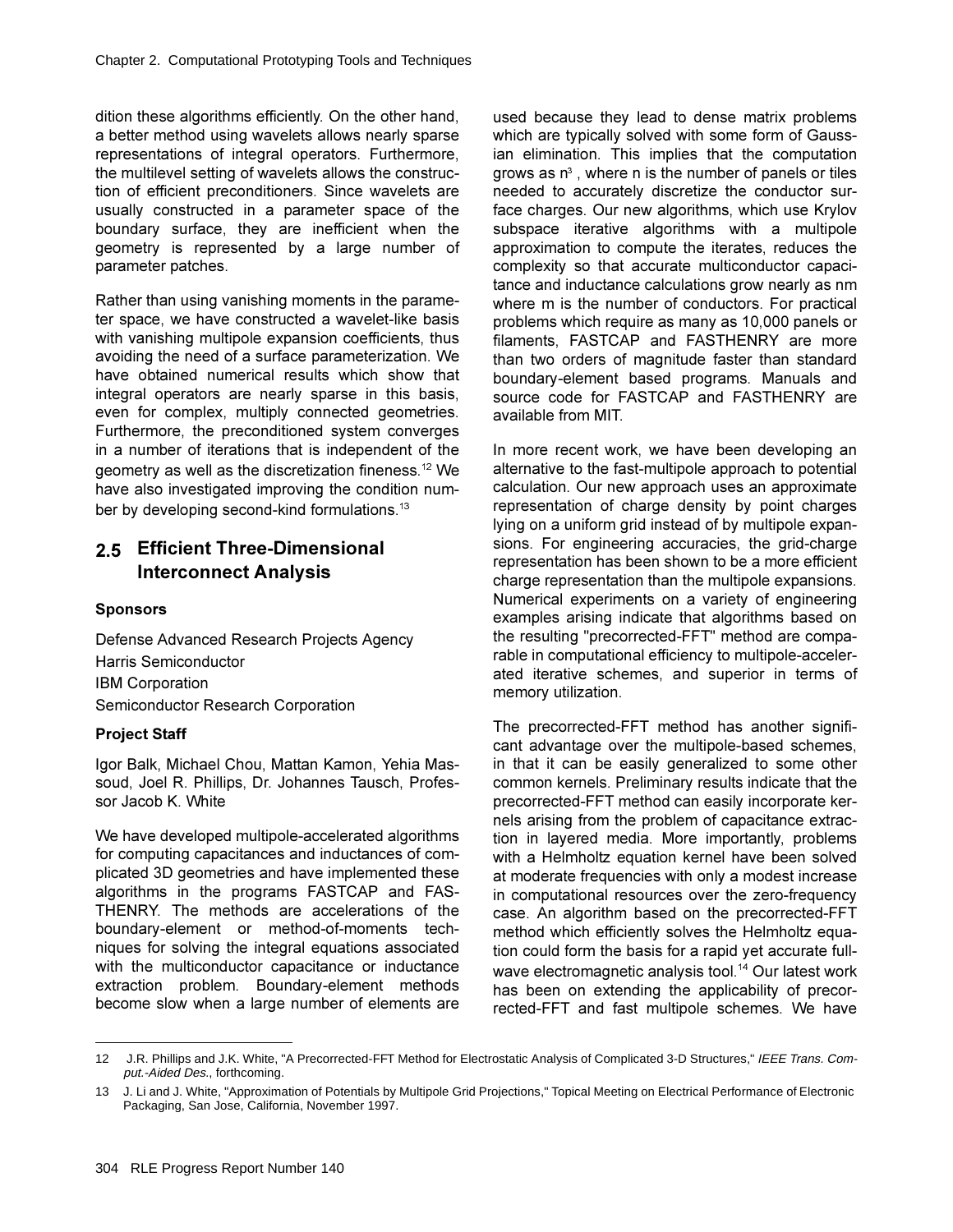combined these fast techniques with new numerically stable integral formulations for problems in electroquasistatics (distributed RC) and for problems with high dielectric permitivity ratios.<sup>15</sup> In addition, we have extended the algorithms in FASTHENRY to include finite substrate conductivity and used it to analyze on-chip inductance.<sup>16</sup> We have also developed parallel versions of the precorrected-FFT algorithm, as well as preconditioners which improve the convergence of the iterative solver used in FAS-THENRY<sup>17</sup>

Reduced-order modeling techniques are now commonly used to efficiently simulate circuits combined with interconnect. Generating reduced-order models from realistic 3D structures, however, has received less attention. Recently, we have been studying an accurate approach to using the iterative method in the 3D magnetoquasistatic analysis program FAS-THENRY to compute reduced-order models of frequency-dependent inductance matrices associated with complicated 3D structures.

This method, based on a Krylov-subspace technique, namely the Arnoldi iteration, reformulates the system of linear ODEs resulting from the FASTHENRY eqquation into a state-space form and directly produces a reduced-order model in state-space form. The key advantage of this method is that it is not more expensive than computing the inductance matrix at a single frequency.

The method compares well with the standard Pade approaches and may present some advantages. In the Arnoldi-based algorithm, each set of iterations produces an entire column of the inductance matrix rather than a single entry; if matrix-vector product costs dominate, then the Arnoldi-based algorithm

produces a better approximation for a given amount of work. Finally, we have shown that the Arnoldi method generates guaranteed stable reduced order models even for RLC problems.<sup>18</sup>

Our recent work has focused on fast techniques of model reduction which *automatically* generate low order models of the interconnect directly from the discretized Maxwell's equations under the quasistatic assumption. When combined with with fast potential solvers, the overall algorithm efficiently generates accurate models suitable for coupled circuit-interconnect simulation.<sup>19</sup>

The design of single-chip, mixed-signal systems, which combine both analog and digital functional blocks on a common substrate, is now an active area of research, driven by the relentless quest for highlevel integration and cost reduction. A major challenge for mixed-signal design tools is the accurate modeling of the parasitic noise coupling through the common substrate between the high-speed digital and high-precision analog components.

We are working on a sparsification method which, based on eigendecomposition, handles edge effects more accurately than previously applied multipole expansion techniques. Then we combine the sparsification approach with a multigrid iterative method that converges more rapidly than previously applied Krylov-subspace methods. Results on realistic examples demonstrate that the combined approach is up to an order of magnitude faster than the sparsification and Krylov-subspace method and orders of magnitude faster than not using sparsification.<sup>20</sup>

<sup>14</sup> J. Tausch and J. White, "Precondition and Fast Summation Techniques for First-Kind Boundary Integral Equations," Third IMACS International Symposium on Iterative Methods in Scientific Computation, Jackson Hole, Wyoming, July 9-12, 1997.

<sup>15</sup> J. Tausch and J. White, "Second-Kind Integral Formulations for the Capicitance Probelm, Adv. in Comput. Math., forthcoming.

<sup>16</sup> J. Tausch and J. White, "BEM Solution of Laplace's Equation in Multi-Layered Media with High Permittivity Ratios," Numerical Treatment of Multi-Scale Problems, Third GAMM-Seminar, Kiel, Germany, January 24-26, 1998; M. Chou and J.K. White, "Efficient Formulation and Model-Order Reduction for the Transient Simulation of Three-Dimensional VLSI Interconnect," IEEE Trans. Comput.-Aided Des. Integrat. Circ. Syst., forthcoming.

M. Kamon, N. Marques, and J. White, "FastPep: A Fast Parasitic Extraction Program for Complex Three-Dimensional Geometries,'  $17$ Proceedings of the IEEE Conference on Computer-Aided Design, San Jose, California, November 1997; M. Kamon, N. Marques, L.M. Silveira, and J. White, "Generating Reduced Order Models via PEEC for Capturing Skin and Proximity Effects," Proceedings of the Sixth Topical Meeting on Electrical Performance of Electronic Packaging, San Jose, California, November 1997.

<sup>18</sup> L.M. Silveira, I. Elfadel, M. Kamon, and J. White, "Coupled Circuit-Interconnect Analysis Using Stable Arnoldi-Based Model-Order Reduction," Proceedings of Progress in Electromagnetics Research Symposium, Cambridge, Massachusetts, July 1997.

M. Kamon, N. Marques, and J. White, "FastPep: A Fast Parasitic Extraction Program for Complex Three-Dimensional Geometries," 19 Proceedings of the IEEE Conference on Computer-Aided Design, San Jose, California, November 1997; M. Kamon, N. Marques, L.M. Silveira, and J. White, "Generating Reduced Order Models via PEEC for Capturing Skin and Proximity Effects," Proceedings of the Sixth Topical Meeting on Electrical Performance of Electronic Packaging, San Jose, California, November 1997.